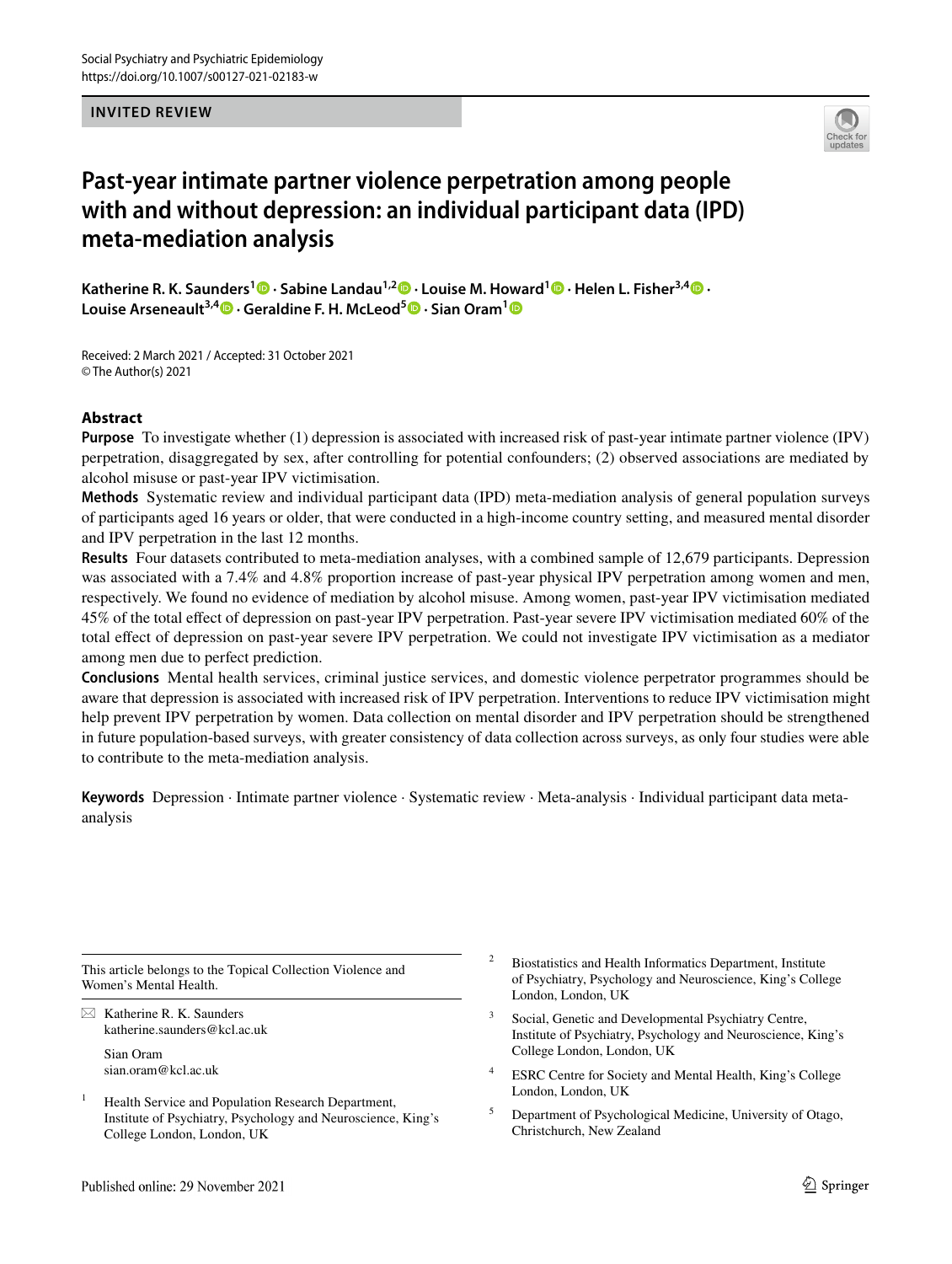# **Background**

Intimate partner violence (IPV) is the most commonly experienced form of violence worldwide [[1\]](#page-11-0), with adverse impacts for the health and wellbeing of victims, including children exposed to this form of abuse [[2\]](#page-11-1). A variety of risk factors for perpetration of IPV have been identifed including having a diagnosed mental disorder [[3\]](#page-11-2). However, more research is needed to investigate associations between mental disorder and IPV perpetration independent of confounders and to explore possible mechanisms, including the potentially mediating roles of substance misuse and of IPV victimisation. Research is also needed to examine possible sex diferences in associations between mental disorders and IPV perpetration and the efects of potential mediators.

The vast majority of individuals experiencing mental disorders are not violent, and people with mental disorders are more likely to experience than to perpetrate IPV [[4](#page-11-3)]. However, in a systematic review of predominantly crosssectional studies, mental disorders were shown to be associated with lifetime perpetration of IPV among both men and women [[5](#page-11-4)]. Associations were reported across a range of diagnoses (including depression, anxiety, panic disorder, and post-traumatic disorder). Due to a lack of data on recent IPV perpetration, however, the review drew a few conclusions about whether a contemporaneous association exists between mental disorder and IPV perpetration. It also could not account for potential confounders of the observed associations. More recently, a population-based, sibling-controlled longitudinal study found increased risks of IPV perpetration among people with substance use disorders, depression, anxiety, schizophrenia-spectrum disorder, bipolar disorder, and attention defcit hyperactivity disorder (ADHD), with the schizophrenia-spectrum disorder link apparently confounded by familial factors [[3](#page-11-2)]. Evidence of a positive association between ADHD and IPV perpetration was also reported in a systematic review of cohort and case–control studies, although some studies did not control for the presence of comorbid conduct disorder or antisocial personality disorder and the results were not disaggregated by sex [\[6\]](#page-11-5).

Greater understanding of mediational pathways may assist with the development of interventions to reduce the risk of IPV perpetration through the identifcation of potentially modifable factors. Previous research highlights substance misuse and of IPV victimisation as potential mediators of associations between mental disorders and IPV perpetration. For example, longitudinal analyses of Swedish registry data have demonstrated that while mental disorders were associated with increased risk of IPV perpetration, the highest absolute and relative risks were

found where there was a principal or comorbid diagnosis of substance use disorder [[3](#page-11-2)]. Similarly, analysis of longitudinal psychiatric morbidity survey data from the USA has demonstrated that there was a modest relationship between general violence and mental disorders, with a stronger relationship where there was comorbid substance abuse or dependence [[7\]](#page-11-6). Mental disorder is known to increase risk of incident IPV victimisation [\[8](#page-11-7)], and studies have reported associations between IPV victimisation and perpetration [[9](#page-11-8), [10](#page-11-9)]. Although to our knowledge, the association between IPV victimisation and perpetration has not been investigated in the context of mental disorder, fndings from the general violence literature point to a strong association between the perpetration of violence and violent victimisation among people with mental disorders [[11,](#page-11-10) [12\]](#page-11-11). Analyses need also to take account of other potential confounders such as childhood maltreatment and abuse, poverty, and other social determinants, which increases risk of both mental disorder and IPV perpetration [[13](#page-11-12)[–15](#page-11-13)].

Against this background, the present analysis utilises combined data from four studies in an individual participant data (IPD) meta-mediation analysis [[16](#page-11-14)] to address a series of issues relating the association between depression and IPV perpetration.

Specifically, we: (1) estimate the prevalence and difference in proportion of past-year IPV perpetration and among individuals with depression, compared to individuals without depression, disaggregated by sex, and controlling for potential confounders; (2) conduct mediation analyses to investigate whether alcohol misuse and IPV victimisation mediate the relationship between depression and past-year IPV perpetration.

# **Methods**

#### **Study design**

Systematic review and IPD meta-mediation analysis. The IPD meta-mediation analysis is registered on PROSPERO (CRD42018082258). The PRISMA-IPD statement has been followed [\[17](#page-11-15)].

#### **Inclusion criteria**

Potentially eligible studies for the IPD meta-mediation analysis were identifed through systematic review searches. Studies were eligible to begin data harmonisation if: study participants were aged 16 and older; they measured depression using either a validated diagnostic tool, validated screening tool, or clinical diagnosis; they measured past-year IPV perpetration; and were representative general population surveys conducted in a high-income country setting.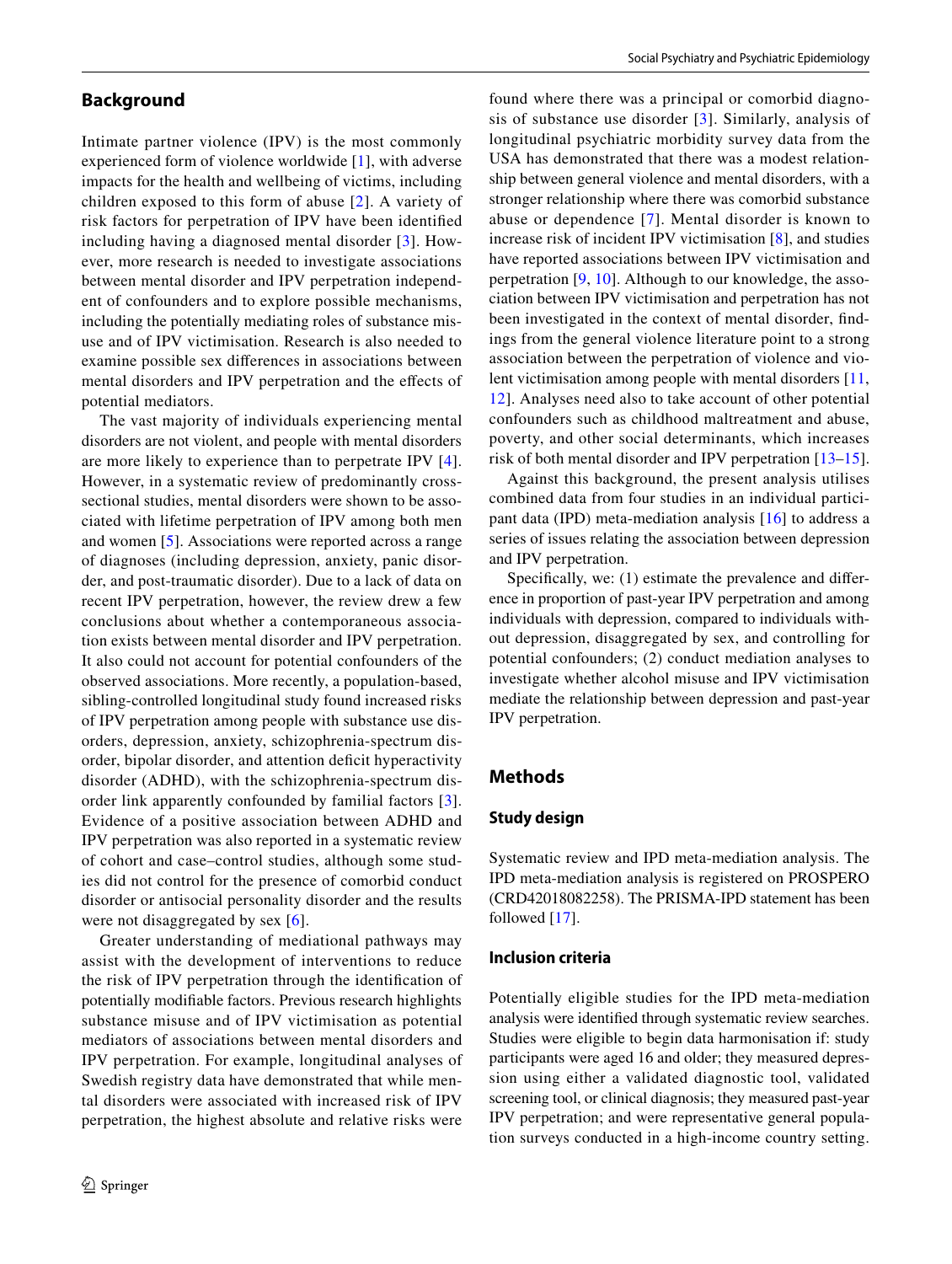We excluded data from low-income country settings because of likely diferences in contextual and societal factors relevant to both IPV perpetration and mental health, such as gender norms, the acceptability of gendered violence [\[18,](#page-11-16) [19](#page-11-17)], income inequality [\[20](#page-11-18)], access to healthcare [[21\]](#page-11-19), and political instability [[22\]](#page-11-20), which would have likely resulted in too much heterogeneity and thus prevented the proposed analyses from being conducted. Individual participant data needed to be available for re-analysis.

#### **Exposures, outcomes, and mediators of interest**

The exposure of interest for this review was depression within the past 12 months, defned either in accordance with ICD [[23](#page-11-21)] or DSM [[24](#page-11-22)] criteria (any edition). Unexposed/ comparison groups comprised individuals without depression. The outcomes of interest were physical IPV perpetration in the past 12 months, psychological IPV perpetration in the past 12 months, sexual IPV perpetration in the past 12 months, and coercive controlling behaviours in the past 12 months. IPV was defned using as any incident or pattern of incidents of controlling, coercive, threatening behaviour, violence, or abuse between those aged 16 or over who are, or have been, intimate partners regardless of gender or sexuality (UK Home Office, 2012). Mediators of interest were alcohol misuse and drug use within the past 12 months, and IPV victimisation within the past 12 months.

# **Confounders and stratifers**

A number of variables were considered putative confounders as they might afect variables in two or more of the following categories: exposures, mediators, or outcomes. These were age, education level, income, relationship status, number of children, childhood abuse or maltreatment (experienced before the age of 18), ethnicity, employment, housing status, and other violent offending  $[14, 20, 25-30]$  $[14, 20, 25-30]$  $[14, 20, 25-30]$  $[14, 20, 25-30]$  $[14, 20, 25-30]$  $[14, 20, 25-30]$  $[14, 20, 25-30]$ . Separate mediation models were ftted for males and females; previous analyses have demonstrated that men are more likely to perpetrate and women are more likely to be the victims of IPV that is injurious, frequent, sexual, and occurring within a context of controlling and coercive behaviour [[31](#page-11-26)].

#### **Search strategy**

The search strategy and screening process for identifying studies for inclusion in the IPD meta-mediation analysis was a two-stage process. The frst stage involved searching for papers for a systematic review and aggregate data metaanalysis (not reported here), and the second stage involved additional steps to identify studies that fulflled eligibility criteria for the current IPD meta-mediation analysis. Details are provided in the supplementary information.

#### **Data access**

Publicly available datasets were downloaded. Access was sought for datasets not in the public domain, either via application to data repositories or principal investigators. All contributing data were cross-sectional. Where studies collected data over multiple waves, one wave was chosen, selected on the basis of participant age (e.g., in which participants were more likely to be or have been in intimate relationships) and/ or sample size.

#### **Data harmonisation**

For each eligible study, the variables of interest (exposures, outcome, and hypothesized mediators), as well as variables (covariates) that might act as confounders or stratifers were extracted from the IPD datasets provided and combined into a master database. To enable pooling, a number of data harmonisation rules were applied. Data harmonisation was only undertaken for outcome, exposure, and mediator variables for which data were available in at least three datasets, and for confounders for which data were available in all datasets being pooled. Details of the variables used for each exposure, outcome, and mediator are provided in the supplementary material, along with how each variable was assessed in each contributing study.

#### **Outcome**

Binary variables were created for past-year physical IPV. In addition to the outcome variables specifed in the study protocol, we created a variable of past-year severe physical IPV perpetration; evidence suggests that depression is associated with severe IPV perpetration [[32](#page-11-27)]. A binary variable was created in line with guidance for using the Confict Tactics Scale-2 [\[33\]](#page-12-0), adapted forms of which had been used by the included studies. Harmonised variables were not created for other forms of IPV (e.g., sexual, psychological), due to a lack of contributing data.

#### **Exposures**

Where not already dichotomised, the depression variable(s) for each dataset were made binary with reference to validated cut-ofs scores for each assessment tool, i.e., the score above which a tool would indicate probable depression [[34–](#page-12-1)[36\]](#page-12-2).

#### **Mediators**

Where not already dichotomised, alcohol misuse was dichotomised based either on self-reported problematic alcohol use, clinical diagnosis, validated screening tool cut-ofs, or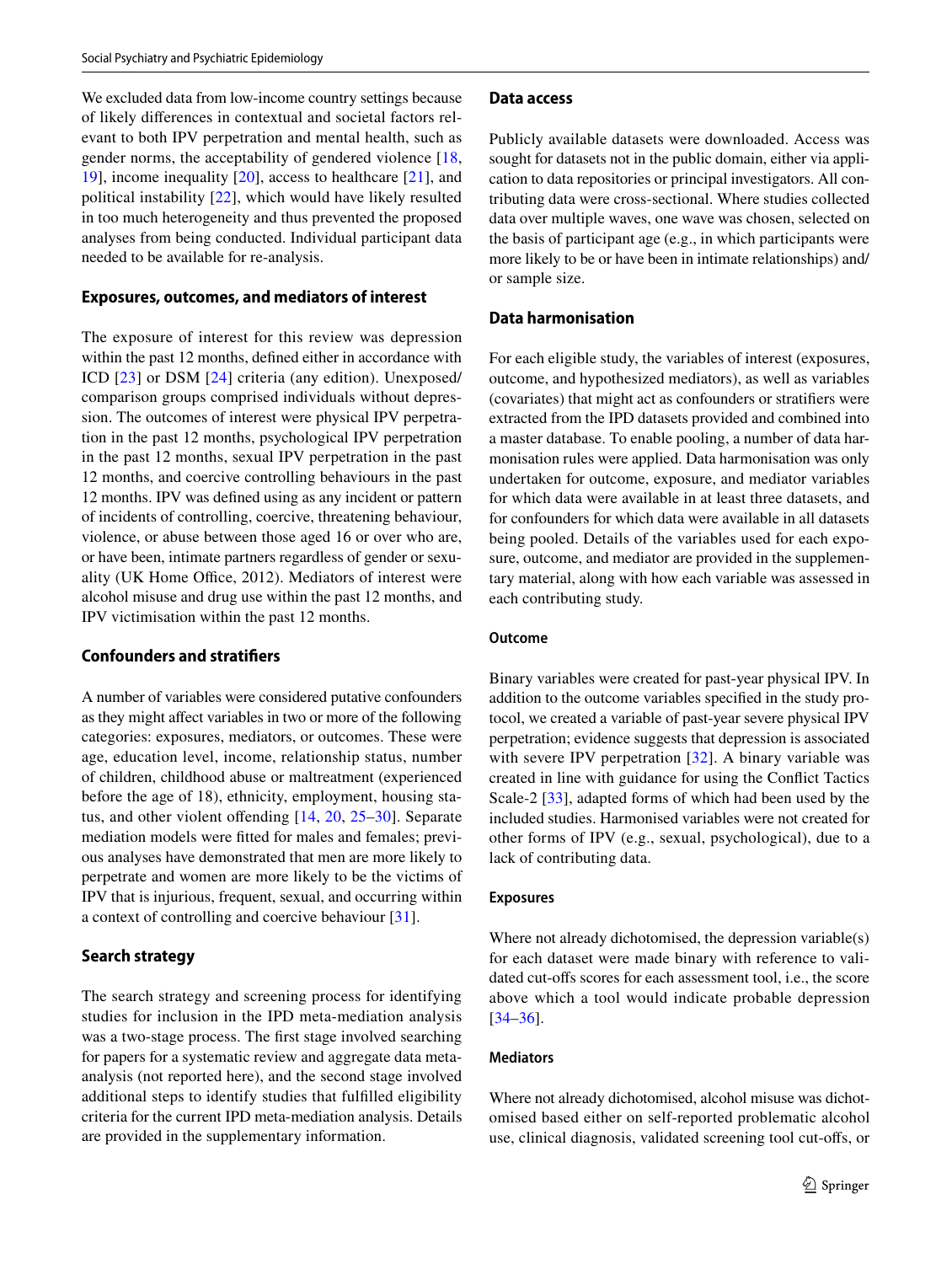similar criteria used in validated measures. Drug use was dichotomised based on any positive endorsement of drug use in the past-year, self-reported problematic drug use, or an illicit substance use diagnosis. Where not already dichotomised, past-year IPV victimisation was made binary, based on endorsement of any item measuring IPV victimisation. Additional to the mediator variables specifed in the study protocol, we created a variable of severe IPV victimisation, in line with guidance for using the Confict Tactics Scale-2 [\[33\]](#page-12-0).

#### **Covariates**

Insufficient data were available to include childhood abuse or maltreatment, employment, housing status, ethnicity, and violent offending as potential confounders. Relationship status was removed as a potential confounder due to problems of perfect prediction. The covariates which were included were sex, age, education, income, and number of children. Age and number of children were used as continuous variables. Education was used as a categorical variable, with data from each dataset recoded into the following categories: no education, high school qualifcations, and post-school qualifcations. Where data were available, participants who reported never having been in a relationship were dropped from the analysis. Income was used either as a continuous variable or, if income data were collected in bands, income was approximated as the midpoint of each band.

#### **Statistical analyses**

Statistical modelling aimed to assess the effect of mental disorders on past-year IPV perpetration and investigate the presence of indirect efects via various hypothesized mediator variables. All analyses were stratifed by sex. Mediators were considered separately. Separate analyses were conducted for each combination of exposure (depression), mediator (alcohol misuse, drug use, any past-year IPV victimisation, and severe IPV victimisation), and outcome variables (any physical IPV perpetration, and severe physical IPV perpetration). Age, education, income, relationship status, and number of children were controlled for as potential confounders in the meta-mediation analyses.

Two-stage IPD meta-mediation analyses were conducted. In the frst stage, mediation analyses were run for each individual study, producing both total and direct and indirect efects of exposure on outcome, adjusted for potential confounders. In the second stage, study-level summary statistics for the total, direct, and indirect effects for each exposure, mediator, and outcome combination were combined using fxed-efects meta-analyses, using Stata's<metan>com-mand [[37](#page-12-3)]. Effect heterogeneity was assessed using the  $I^2$ statistic. Sensitivity analyses explored the impact of using fxed- versus random-efects meta-analysis; the outputs were minimally diferent (see supplementary information).

The frst stage of the IPD meta-mediation analyses was carried out in Stata using the command  $\langle$  medeff $>$  [[38](#page-12-4)], which uses a simulation approach to conduct causal mediation analysis and can accommodate binary mediators and outcomes [[30](#page-11-25)]. For binary data, the parametric model assumed for the mediator and the outcome is a probit model. As a result, total, direct, and indirect efects are expressed as proportion diferences. More specifcally, here, the total efect refers to the total efect of depression on IPV perpetration in terms of proportion diference; the indirect efect refers to the part of that efect that is mediated by a given variable, and the direct efect refers to the part of the efect which is unmediated. Each of the total, direct, and indirect efects have been adjusted for confounders. Complete case analysis was used; that is, only participants who provided complete data on all exposure, mediator, and outcome variables were included in the modelling. Due to diferent levels of missing data across the three mediators, the total efect estimates difer slightly across the mediation analyses. A number of planned mediation analyses could not be run for individual datasets due to very low cell counts and perfect prediction of, for example, (i) IPV victimisation by IPV perpetration among men in the Christchurch Health and Development Study, (ii) depression by IPV victimisation among men in the National Survey for Families and Households and the Adult Psychiatric Morbidity Survey (APMS) 2014, and (iii) depression by IPV victimisation among men in the APMS dataset. This resulted in an inability to analyse drug use as a mediator for both men and women, and IPV victimisation as a mediator for men.

# **Results**

We identifed seven datasets eligible for inclusion; study characteristics are shown in Table [1.](#page-4-0) Of these, two datasets could not be included due to data not being shareable. Data on both depression and physical IPV perpetration were therefore available for a combined sample of 20,119 participants across fve datasets. However, a third dataset could not contribute to meta-mediation analyses, because the low frequency of reported IPV perpetration created zero cell counts. Thus, four datasets contributed to the meta-mediation analyses, with a combined sample of 12,679 participants (Fig. [1](#page-5-0)).

Table [2](#page-6-0) shows the prevalence of past-year perpetration of physical and severe physical IPV, disaggregated by sex. Estimates of the prevalence of physical and severe physical IPV perpetration varied across studies, but also by sex and by depression status. For both, reported prevalence was higher among women than among men; among women estimates of past-year physical IPV perpetration ranged from 0.9%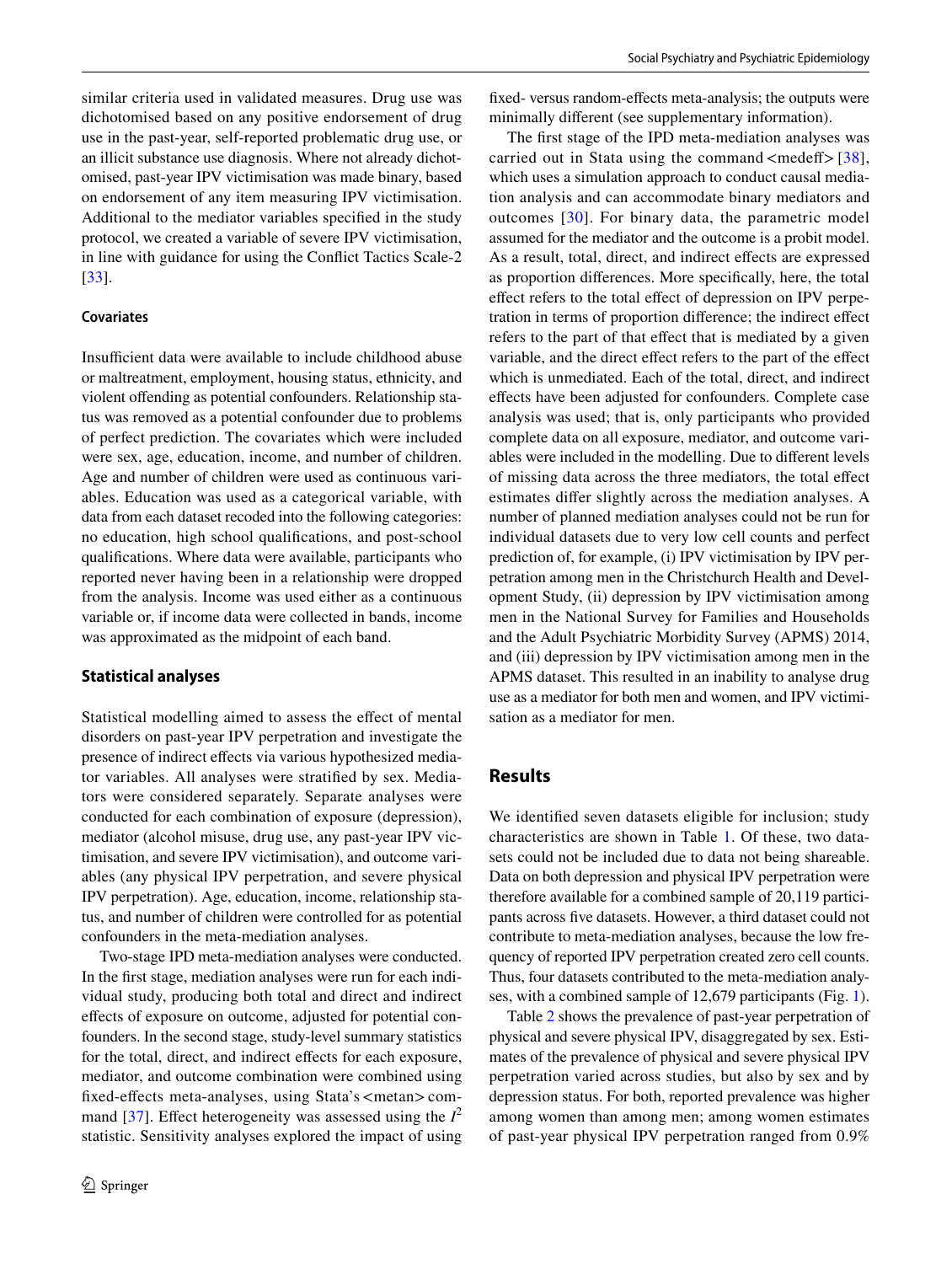| Dataset                                                                                        | Primary Publication<br>(author, year)          | Study design                                                            | Country     | Description                                                                                                                                        | (male/female)<br>Sample size    | Mean age (SD)                   | $N$ (%) with depression                          |
|------------------------------------------------------------------------------------------------|------------------------------------------------|-------------------------------------------------------------------------|-------------|----------------------------------------------------------------------------------------------------------------------------------------------------|---------------------------------|---------------------------------|--------------------------------------------------|
| (E-Risk) Longitudinal<br>Environmental Risk<br>Twin Study                                      | Study Team, 2002<br>Moffitt and E-Risk<br>[61] | Prospective birth cohort England and Wales<br>study                     |             | birth cohort of families<br>Nationally representative<br>1994-95. The mothers<br>of the twins were used<br>with twins born in<br>for this analysis | Female: 1047<br>Male: 0<br>1047 | 38.9 (5.8)                      | 107 (10.2)                                       |
| National Survey of Fam-<br>ilies and Households                                                | Sweet et al. 1988 [62]                         | Series of cross-sectional<br>surveys, with retro-<br>spective sequences | USA         | survey of households<br>tive population-based<br>Nationally representa-<br>in the USA                                                              | M: 2604<br>F: 3036<br>5640      | 43.6 (15.7)                     | 1220 (21.6)                                      |
| to Adult Health (Add<br>Study of Adolescent<br>National Longitudinal<br>Health)                | Harris and Udry, 2018<br>[63]                  | Prospective cohort study USA                                            |             | Nationally representative<br>sample of U.S. adoles-<br>cents in grades 7-12<br>between 1994-1995                                                   | M: 2353<br>F: 2761<br>5114      | 29.0 (1.8)                      | 1591 (30.6)                                      |
| Christchurch Health and<br>Development Study                                                   | 2001 [64]                                      | Fergusson and Horwood Prospective cohort study New Zealand              |             | mid-1977 in Christch-<br>four-month period in<br>Longitudinal study of<br>all babies born in a<br>urch, NZ                                         | M: 427<br>F: 451<br>878         | Age 30 years in 2007 111 (12.6) |                                                  |
| 2014 Adult Psychiatric<br>Morbidity Survey <sup>a</sup>                                        | McManus et al. 2016<br>[65]                    | Series of cross-sectional England<br>surveys                            |             | tive population-based<br>Nationally representa-<br>household survey of<br>adults in England                                                        | M: 2753<br>F: 4104<br>6857      | 51.8 (18.3)                     | 247 (3.2)                                        |
| nary Health and Devel-<br>opment Sudy <sup>2</sup><br>Dunedin Multidiscipli-                   | Poulton et al. 2015 [66]<br>Silva, 1976 [67]   | Prospective birth cohort<br>study                                       | New Zealand | April 1972 and March<br>babies born between<br>Longitudinal study of<br>1973                                                                       | M: 535<br>F: 502<br>1037        | Age 32 years in 2005            | $(16.2)$ (Ramrakha et al.<br>2013[68]<br>157/972 |
| Survey of Alcohol and<br>National Eidemiologic<br>Related Conditions-<br>wave $\Pi^{\text{b}}$ | Grant et al. 2004 [69]                         | Prospective cohort study USA                                            |             | tive population-based<br>Nationally representa-<br>survey of adults in<br>USA                                                                      | Unknown                         | Unknown                         | Unknown                                          |
|                                                                                                |                                                |                                                                         |             |                                                                                                                                                    |                                 |                                 |                                                  |

<span id="page-4-0"></span><sup>a</sup>Dataset not included in mediation meta-analysis due to low frequency of reported perpetration (see supplementary information) aDataset not included in mediation meta-analysis due to low frequency of reported perpetration (see supplementary information) <sup>b</sup>Dataset not shared for inclusion in the review bDataset not shared for inclusion in the review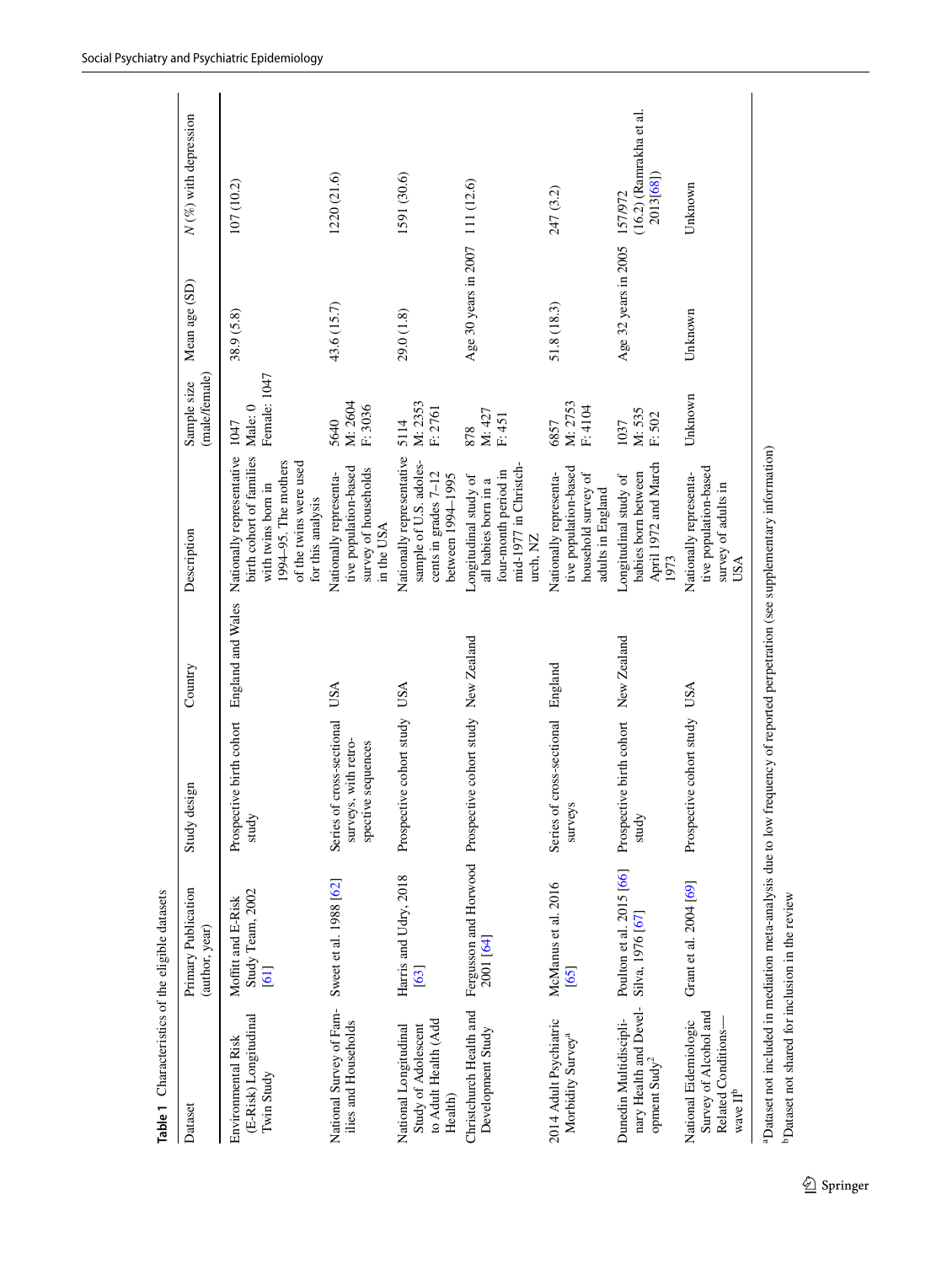

<span id="page-5-0"></span>**Fig. 1** PRISMA individual participant data meta-mediation analysis fow diagram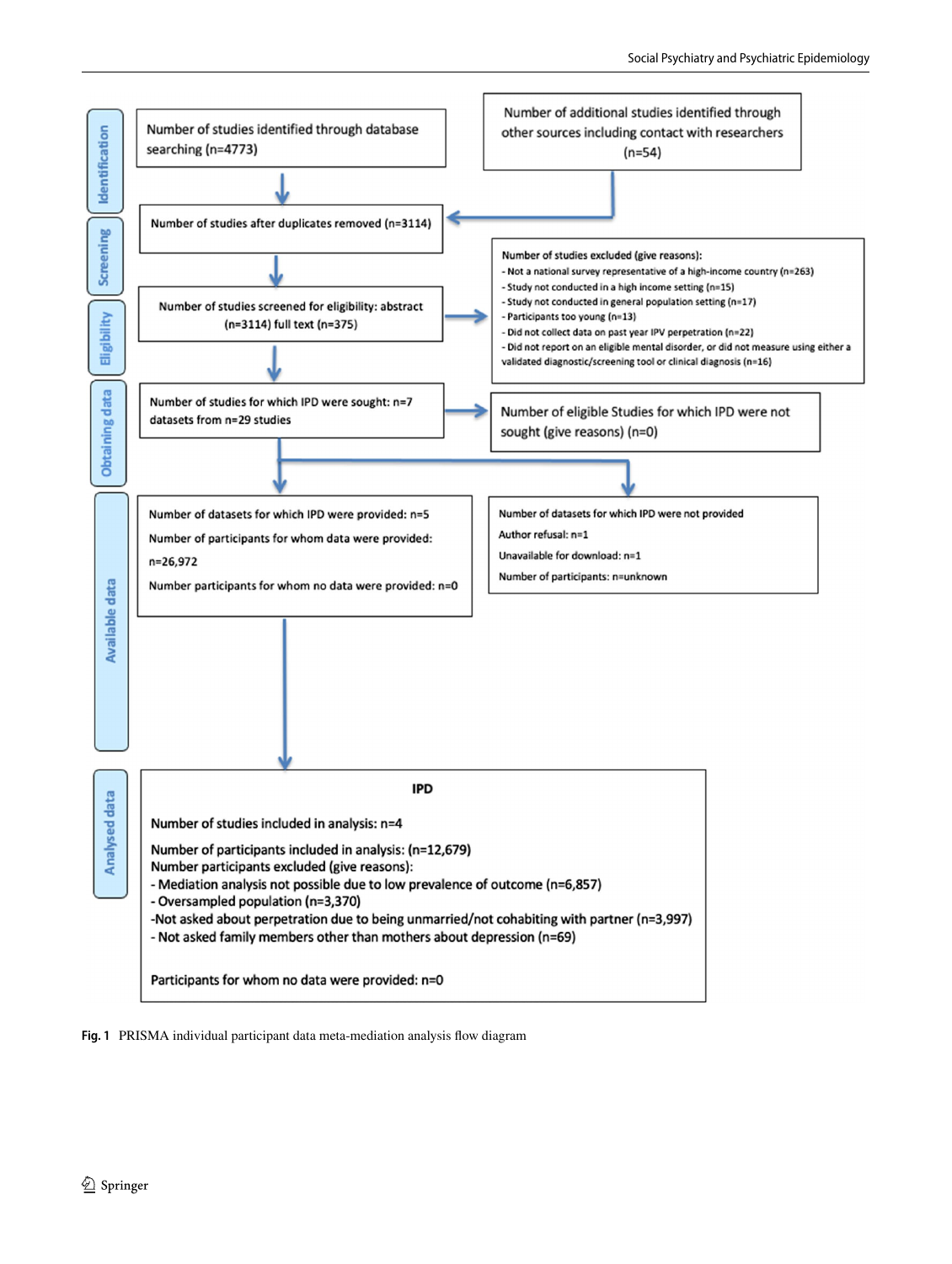<span id="page-6-0"></span>

|  | Table 2 The prevalence of IPV perpetration in the past year, disaggregated by sex and by depression |  |  |  |  |  |
|--|-----------------------------------------------------------------------------------------------------|--|--|--|--|--|
|--|-----------------------------------------------------------------------------------------------------|--|--|--|--|--|

|                                                                | Physical IPV perpetration $n/N$ |                          | Severe physical IPV perpetration $n/N$ |                          |                          |                                    |
|----------------------------------------------------------------|---------------------------------|--------------------------|----------------------------------------|--------------------------|--------------------------|------------------------------------|
|                                                                | All                             |                          | With depression Without depression All |                          |                          | With depression Without depression |
| Women                                                          |                                 |                          |                                        |                          |                          |                                    |
| 2014 Adult Psychiatric Morbidity Sur-                          | 33/3876                         | 3/150                    | 30/3726                                | 21/4060                  | 3/163                    | 18/3897                            |
| vey $(APMS)^a$                                                 | $0.9\%$                         | 2.9%                     | $0.8\%$                                | 0.5%                     | 2.7%                     | $0.5\%$                            |
| Environmental Risk (E-Risk) Longitudi-                         | 297/1044                        | 48/105                   | 248/938                                | 112/1044                 | 25/105                   | 86/938                             |
| nal Twin Study                                                 | 28.4%                           | 45.7%                    | 26.4%                                  | 10.7%                    | 23.8%                    | 9.2%                               |
| National Survey of Families and House-                         | 137/2565                        | 66/617                   | 66/1844                                | 26/2565                  | 12/617                   | 12/1844                            |
| holds                                                          | 4.5%                            | 9.5%                     | 3.0%                                   | 0.9%                     | 1.6%                     | 0.6%                               |
| National Longitudinal Study of Adoles-                         | 387/2668                        | 187/913                  | 200/1755                               | 257/2668                 | 122/913                  | 135/1755                           |
| cent to Adult Health (Add Health)                              | 14.0%                           | 19.2%                    | 11.3%                                  | 9.1%                     | 11.8%                    | 7.7%                               |
| Christchurch Health and Development                            | 41/451                          | 11/63                    | 30/388                                 | 12/451                   | 3/63                     | 9/388                              |
| Study (CHDS)                                                   | 9.1%                            | 17.5%                    | $7.7\%$                                | 2.7%                     | 4.8%                     | 2.3%                               |
| Men                                                            |                                 |                          |                                        |                          |                          |                                    |
| 2014 Adult Psychiatric Morbidity Sur-                          | 10/2592                         | 0/68                     | 10/2524                                | 4/2732                   | 0/79                     | 4/2653                             |
| vey $(APMS)^a$                                                 | 0.5%                            | $0\%$                    | $0.5\%$                                | $0.2\%$                  | $0\%$                    | $0.2\%$                            |
| Environmental Risk (E-Rsk) Longitudinal –<br><b>Twin Study</b> |                                 | $\overline{\phantom{0}}$ | -                                      | $\overline{\phantom{0}}$ | $\overline{\phantom{0}}$ | -                                  |
| National Srvey of Families and Huse-                           | 88/2251                         | 30/386                   | 57/1766                                | 17/2251                  | 6/386                    | 10/1766                            |
| holds                                                          | 3.1%                            | 6.5%                     | 2.6%                                   | 0.6%                     | 1.3%                     | 0.5%                               |
| National Longitudinal Study of Adoles-                         | 163/2265                        | 69/602                   | 94/1663                                | 70/2265                  | 31/602                   | 39/1663                            |
| cent to Adult Health (Add Health)                              | 6.8%                            | 11.8%                    | 5.1%                                   | 3.2%                     | 5.8%                     | 2.3%                               |
| Christchurch Health and Development                            | 34/427                          | 6/48                     | 28/379                                 | 7/427                    | 0/48                     | 7/379                              |
| Study (CHDS)                                                   | 8.0%                            | 12.5%                    | 7.4%                                   | 1.6%                     | $0\%$                    | 1.8%                               |

Any discrepancies between proportions and percentages are due to weighting some of the datasets for percentage calculation

a Dataset not included in mediation meta-analysis due to low frequency of reported perpetration (see supplementary information)

to 28.4% while among men estimates ranged from to 3.1% to 8.0%. Reported prevalence was also higher among both women and men with depression versus women and men without depression.

Figure [2](#page-7-0) shows the forest plot for total effects of depression on physical IPV perpetration for women and for men. The forest plots show the pooled effect, indicated by the dotted line in the centre of each diamond, and confdence intervals are denoted by the two points on the left and right of the diamond. The line at zero denotes 'no proportion diference'. An increase in the past-year perpetration of physical IPV among people with depression versus people with no depression was seen for both women (7.2.%, 95% CI 4.1–10.2%, *p*<0.001) and men (4.8%, 95% CI 2.6–6.9%, *p*<0.001).

As shown in Table [3](#page-8-0), there was no evidence that alcohol misuse mediated the relationship between depression and IPV perpetration among women. Approximately 45% of the total effect (3.3%, 95% CI 2.0–4.5%,  $p < 0.001$ ) was mediated by IPV victimisation, but there was considerable heterogeneity in the indirect effect  $(I^2 82.6\%)$ . Approximately 25% (1.9%, 95% CI 0.7–3.2%, *I* 2 0.0%, *p*=0.002) of the total effect was mediated by severe IPV victimisation. The equivalent analyses for perpetration of severe physical IPV by women are also shown in Table [3](#page-8-0). Across the two metamediation analyses, the increase in the past-year perpetration

of severe physical IPV among women with depression versus women with no depression was between 2.0–4.0%. Approximately half of this total efect (2.1%, 95% CI 1.1–3.1%,  $p < 0.001$ ) was mediated by IPV victimisation, though there was considerable heterogeneity  $(I^2 85.4\%)$ . Approximately 60% (1.2%, 95% CI 0.6–1.8%, *I* 2 0.0%, *p*<0.001) of the total efect was mediated by severe IPV victimisation.

We found no evidence that alcohol misuse mediated the relationship between depression and IPV perpetration in men (0.02%, 95% CI−0.1–0.2%, *p*=0.21). We could not investigate IPV victimisation as a potential mediator of the relationship between depression and IPV perpetration in men due to perfect prediction of either the exposure of outcome by the mediator.

# **Discussion**

#### **Key fndings**

We found that a higher proportion of men and women with depression report physical IPV perpetration in the past year compared to men and women without depression, after controlling for confounders. Across all studies for which data were available, reported prevalence of past-year physical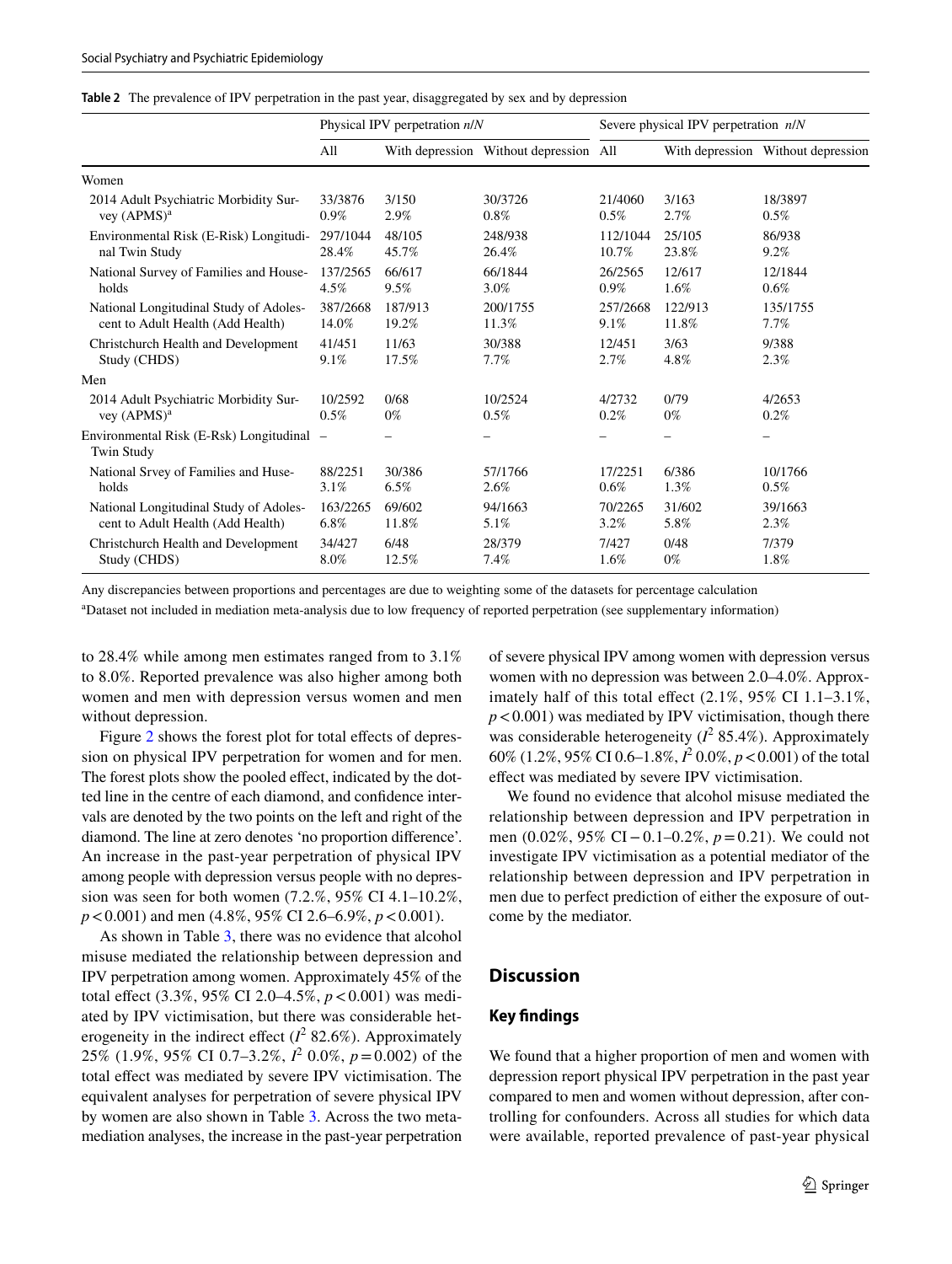

<span id="page-7-0"></span>Fig. 2 **a** (top) Forest plot showing the total effect of depression on past-year physical IPV perpetration among men. **b** (bottom) Forest plot showing the total efect of depression on past-year physical IPV perpetration among women. *CHDS* - The Christchurch Health and

Development Study, *NSFH* - National Survey of Families and Households, *Add Health* - The National Longitudinal Study of Adolescent Health, *E-Risk* - Environmental Risk Longitudinal Twin Study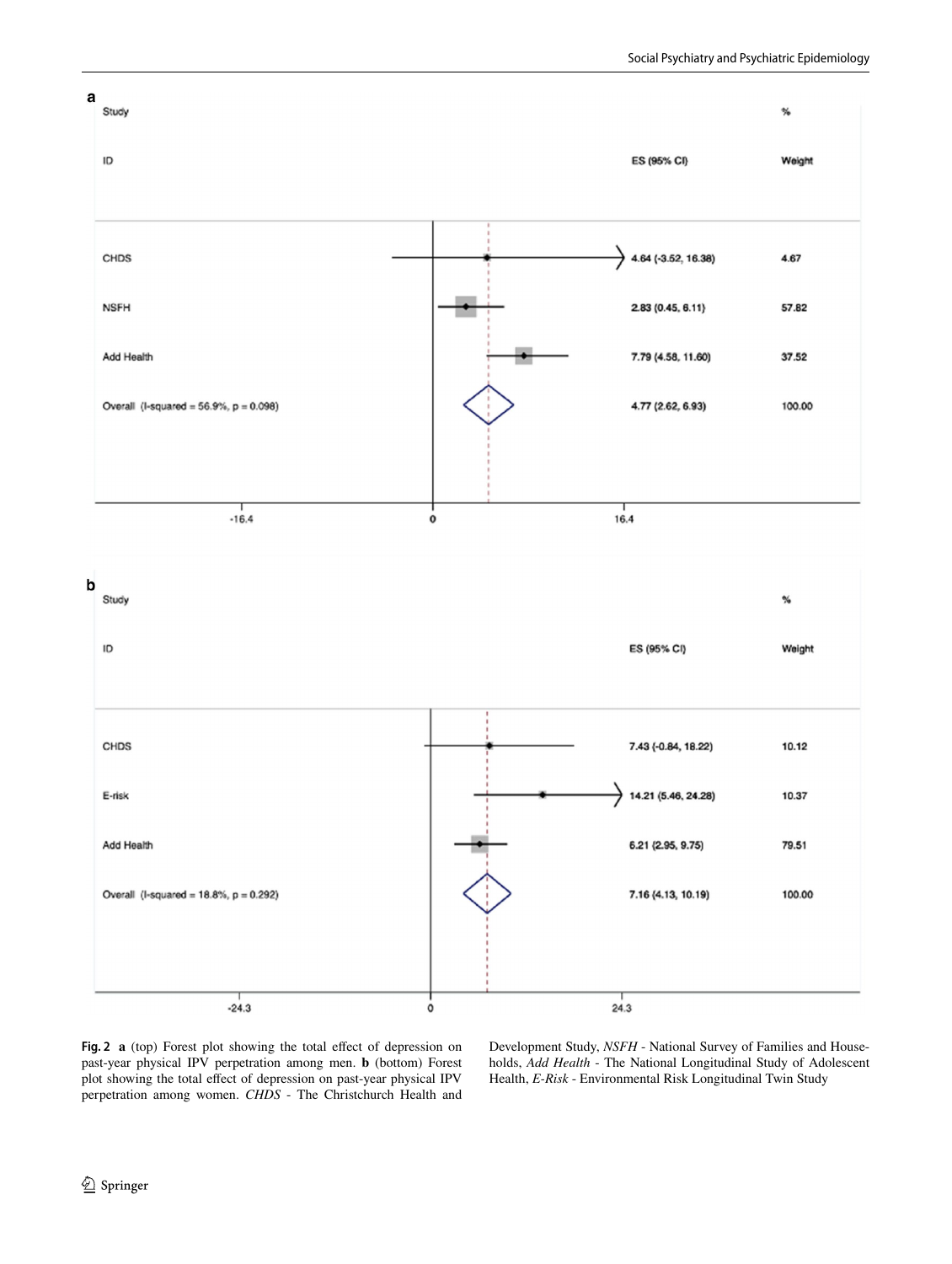<span id="page-8-0"></span>**Table 3** The total, direct, and indirect efects of depression on physical intimate partner violence (IPV) perpetration for selected mediators among women<sup>a</sup>

| Mediator                                              | Total effect <sup>b</sup>      | Direct effect                | Indirect effect                |
|-------------------------------------------------------|--------------------------------|------------------------------|--------------------------------|
|                                                       | % (95% CI)                     | $% (95\% CI)$                | $% (95\% CI)$                  |
| Physical intimate partner violence (IPV) perpetration |                                |                              |                                |
| Alcohol misuse $(n=3927)$                             | 7.2(4.1, 10.2)                 | 6.8(3.8, 9.8)                | $0.04 (-0.1, 0.2)$             |
|                                                       | $I^{\rm b}$ 18.8%, $p=0.29$    | $I^{\rm b}$ 0.0%, $p=0.55$   | $I^{\rm b}$ 68.1\%, $p = 0.04$ |
|                                                       | $z = 4.63 p < 0.001$           | $z = 4.42 p < 0.001$         | $z=0.61 p=0.540$               |
| IPV victimisation $(n=3947)$                          | 7.4(4.3, 10.6)                 | 3.1(0.3, 6.0)                | 3.3(2.0, 4.5)                  |
|                                                       | $I^{\rm b}$ 29.2%, $p=0.24$    | $I^{\rm b}$ 0.0%, $p=0.77$   | $I^{\rm b}$ 82.6%, $p = 0.003$ |
|                                                       | $z = 4.62 p < 0.001$           | $z = 2.18 p = 0.029$         | $z = 4.94 p < 0.001$           |
| Severe IPV victimisation $(n=3946)$                   | 7.4(4.3, 10.4)                 | 5.4(2.5, 8.2)                | 1.9(0.7, 3.2)                  |
|                                                       | $I^{\rm b}$ 17.7%, $p = 0.297$ | $I^{\rm b}$ 0.0%, $p = 0.46$ | $I^{\rm b}$ 0.0%, $p = 0.67$   |
|                                                       | $z = 4.65 p < 0.001$           | $z = 3.67 p < 0.001$         | $z = 3.03 p = 0.002$           |
| Severe physical IPV perpetration                      |                                |                              |                                |
| Alcohol misuse                                        | Not available                  | Not available                | Not available                  |
| IPV victimisation $(n=3947)$                          | 4.0(1.5, 6.6)                  | $1.3(-1.0, 3.5)$             | 2.1(1.1, 3.1)                  |
|                                                       | $I^{\rm b}$ 58.8%, $p=0.09$    | $I^{\rm b}$ 0.0%, $p = 0.42$ | $I^{\rm b}$ 85.4%, $p = 0.001$ |
|                                                       | $z = 3.09 p = 0.002$           | $z=1.08 p=0.282$             | $z=4.07 p = 0.001$             |
| Severe IPV victimisation $(n=5840)$                   | 2.0(0.6, 3.3)                  | $0.9(-0.4, 2.1)$             | 1.2(0.6, 1.8)                  |
|                                                       | $I^{\rm b}$ 60.3%, $p = 0.06$  | $I^{\rm b}$ 45.1%, $p=0.14$  | $I^{\rm b}$ 0.0%, $p = 0.49$   |
|                                                       | $z = 2.92 p = 0.004$           | $z=1.38 p=0.169$             | $z = 3.72 p < 0.001$           |

<sup>a</sup>All analyses adjusted for potential confounders

<sup>b</sup>These estimates vary slightly as they are estimated based on slightly different samples due to using a complete case analysis

IPV perpetration was higher for women (0.9–28.4%) than it was for men (0.5–8.0%). The same pattern was observed for past-year severe physical IPV perpetration for women  $(0.5\% - 10.7\%)$  and men  $(0.2 - 3.2\%)$ . However, an insufficient number of studies reported data on other types of IPV for men and women, and for physical IPV perpetration, only four studies could contribute to this meta-mediation analysis, highlighting the lack of data available to test our hypotheses. In this meta-mediation analysis, we found no evidence, for either men or women, that alcohol misuse mediated the relationship between depression and physical IPV perpetration in the past year. Past-year IPV victimisation was found to mediate 45% of the total effect of depression and past-year perpetration of physical IPV among women. Also, among women, IPV victimisation was estimated to mediate between 50 and 60% the total efect of depression on past-year perpetration of severe physical IPV.

Depression has previously been shown to be associated with an increased risk of having ever perpetrated physical IPV [[3](#page-11-2), [5,](#page-11-4) [39\]](#page-12-14). This study extends these fndings, demonstrating, frst, that depression is also associated with having perpetrated physical IPV in the past year, and second, that the association persists after controlling for age, education, income, and number of children. Our fnding of higher reported IPV perpetration among women than men has also been reported elsewhere [\[40](#page-12-15)–[42\]](#page-12-16). Our analyses were unable to take account of the frequency, pattern, or context of physically violent acts, and may refect misclassifcation bias; elsewhere, analyses have shown that the majority of injurious and high-frequency IPV is experienced by women [[31](#page-11-26)]. Findings may reflect differential under-reporting among men versus women [\[43](#page-12-17)], whereby men who perpetrate IPV may seek to underplay their violent behaviour [[44](#page-12-18)], although the mechanisms behind this are poorly understood.

Previous studies have shown that alcohol misuse is causally associated with both IPV perpetration [[45\]](#page-12-19) and depression [[46](#page-12-20), [47](#page-12-21)]. Whether alcohol misuse mediates the relationship between depression and past-year IPV perpetration has received limited previous attention, but analysis of longitudinal data from the National Epidemiologic Survey on Alcohol and Related Conditions (NESARC) has shown that substance abuse comorbidity increased the risk of violence perpetration generally in people with mental disorder in a general population sample [\[48](#page-12-22)]. These fndings contrast with the results of this analysis, which found no evidence that alcohol misuse mediated the relationship between depression and IPV perpetration. This apparent discrepancy may be due to misclassifcation bias (i.e., under-reporting of alcohol misuse and/or IPV perpetration); insufficient power to detect an association due to small numbers of those reporting all three of IPV perpetration, depression, and alcohol misuse; or high heterogeneity as a result of insufficient variable harmonisation. As there was signifcant variation in how alcohol misuse was measured across datasets, it is most likely that this result is due to insufficient data harmonisation. It may also be the case that alcohol misuse may confound rather than mediate the association between depression and pastyear physical IPV perpetration.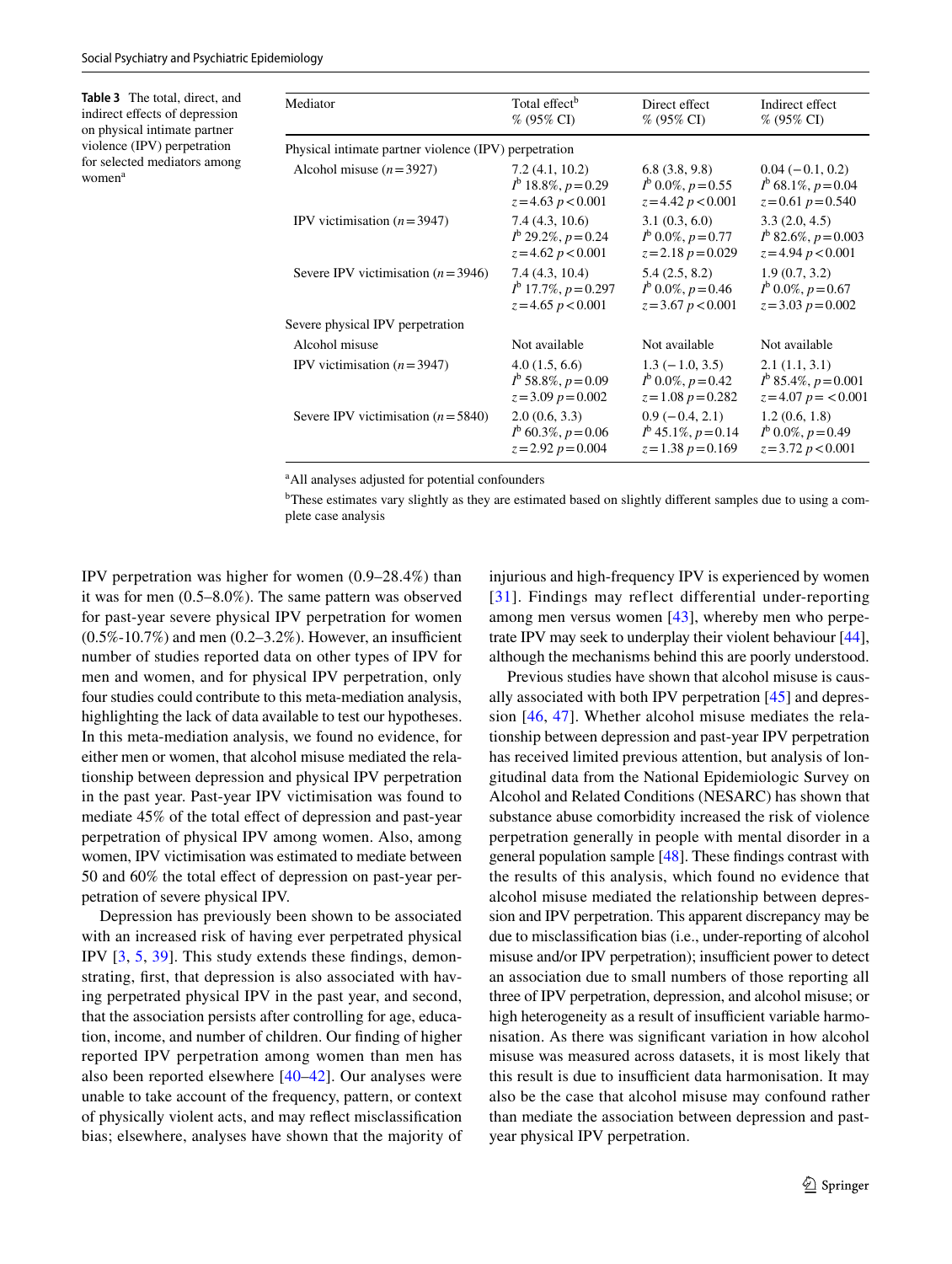IPV victimisation was found to explain a signifcant portion of the total efect of depression on IPV perpetration among women. This is in keeping with the fndings of a systematic review of longitudinal data, which established that depression is associated with incident IPV victimisation among women [[8\]](#page-11-7), and fndings that a high proportion of women who report the use of physical violence against intimate partners also report IPV victimisation [\[10,](#page-11-9) [49](#page-12-23)]. Research suggests that many couples experience bidirectional violence [[13,](#page-11-12) [50\]](#page-12-24), and that poor mental health, including depression, is more common where violence is bidirectional versus unidirectional [[13](#page-11-12), [15](#page-11-13), [32,](#page-11-27) [51\]](#page-12-25). Selfdefence and retaliation are commonly described motivators for women's use of violence in intimate relationships [\[52](#page-12-26)], although this is contentious [\[42](#page-12-16)]. Straus (2010), for example, highlights research which has concluded that only a small portion of women's IPV is explained by self-defence, and notes that most research does not collect the same data for men, and therefore, it cannot be assumed that women's use of violence difers from men. In this study, we were not able to determine the context of either IPV perpetration or IPV victimisation. We were also not able to investigate whether the association between depression and past-year IPV perpetration was mediated by IPV victimisation for men. Previous analyses of cross-sectional data from Wave 1 of the National Survey of Families and Households (included in this IPD meta-mediation analysis) have shown, however, a stronger link between bidirectional IPV and depression among women than for men [[13\]](#page-11-12).

# **Strengths and limitations**

The review used a comprehensive search strategy, and took a systematic approach to data management and harmonisation. Analyses were conducted separately by sex, considered alcohol misuse and IPV victimisation as potential mediators of these relationships, and accounted for a number of key covariates. Eligibility was limited to studies that used samples that were representative of the general population and used validated diagnostic or screening measures of mental disorder, reducing the risk of selection and measurement bias. Datasets were included from several countries, broadening generalisability in a high-income country context.

However, several limitations should be noted. First, due to the use of cross-sectional data, the direction of the observed associations cannot be inferred. Although some longitudinal data were available, we could not conduct analysis of temporal associations between depression and IPV perpetration either, because studies did not measure past-year IPV perpetration and/or mental health at multiple time points, or they did not collect data on the same population in each wave, or because there was signifcant attrition between time points. Although our aim by analysing associations between mental disorder and IPV perpetration in the past 12 months was to establish that these occurred, if not concurrently, over a short period, fndings should be considered preliminary, and tested in future models using longitudinal data. Second, due to limited availability of data, analyses of the association between mental disorder and IPV perpetration could be conducted only for depression, and some mediation analyses could not be carried out for data on men due to small numbers and perfect prediction. Previous research indicates that there is an increased risk of lifetime IPV perpetration across a range of mental disorders [\[5](#page-11-4), [53](#page-12-27)]; it is not yet clear whether this is also the case for past-year IPV perpetration. When analysing associations between depression and IPV, we were only able to consider associations with physical IPV perpetration and could not investigate the perpetration of psychological and sexual IPV, or of coercive and controlling behaviours. We were also unable to analyse, due to a lack of data, whether IPV victimisation mediated the relationship between depression and past-year physical IPV perpetration among men. Third, heterogeneity in the measurement of potential mediators (e.g., alcohol misuse) meant that data harmonisation was challenging; heterogeneity for each analysis may be attributable to inadequate harmonisation. Several potential mediators of interest were excluded from the analysis, because they could not be adequately harmonised or because they were not consistently available across datasets. Fourth, due to insufficient data across datasets, we could not control for a number of key confounders, such as exposure to IPV during childhood or childhood experiences of abuse, which we know are associated with both mental disorders and IPV perpetration [[14](#page-11-23), [26,](#page-11-28) [28](#page-11-29)]. This may have resulted in an over-estimate of the true effect of depression on pastyear IPV perpetration. Finally, data were drawn from highincome countries only to minimise heterogeneity, and thus, fndings cannot be generalised to low- and middle-income country settings. Future research should consider replicating the methodology of this study using datasets from low- and middle-income countries.

#### **Implications**

Mental health services, criminal justice services, and domestic violence perpetrator programmes should be aware that, although most people with mental disorders are not violent, depression is associated with an increased risk of IPV perpetration. Longitudinal research is clearly needed to explore directions of causality, and underlying mechanisms, for men and women, which may difer by sex. To our knowledge, there has also been no research examining whether treatment of depression (e.g., by antidepressants) impacts on the risk of IPV perpetration.

Evidence is lacking on the efectiveness of perpetrator programmes for perpetrators with mental disorders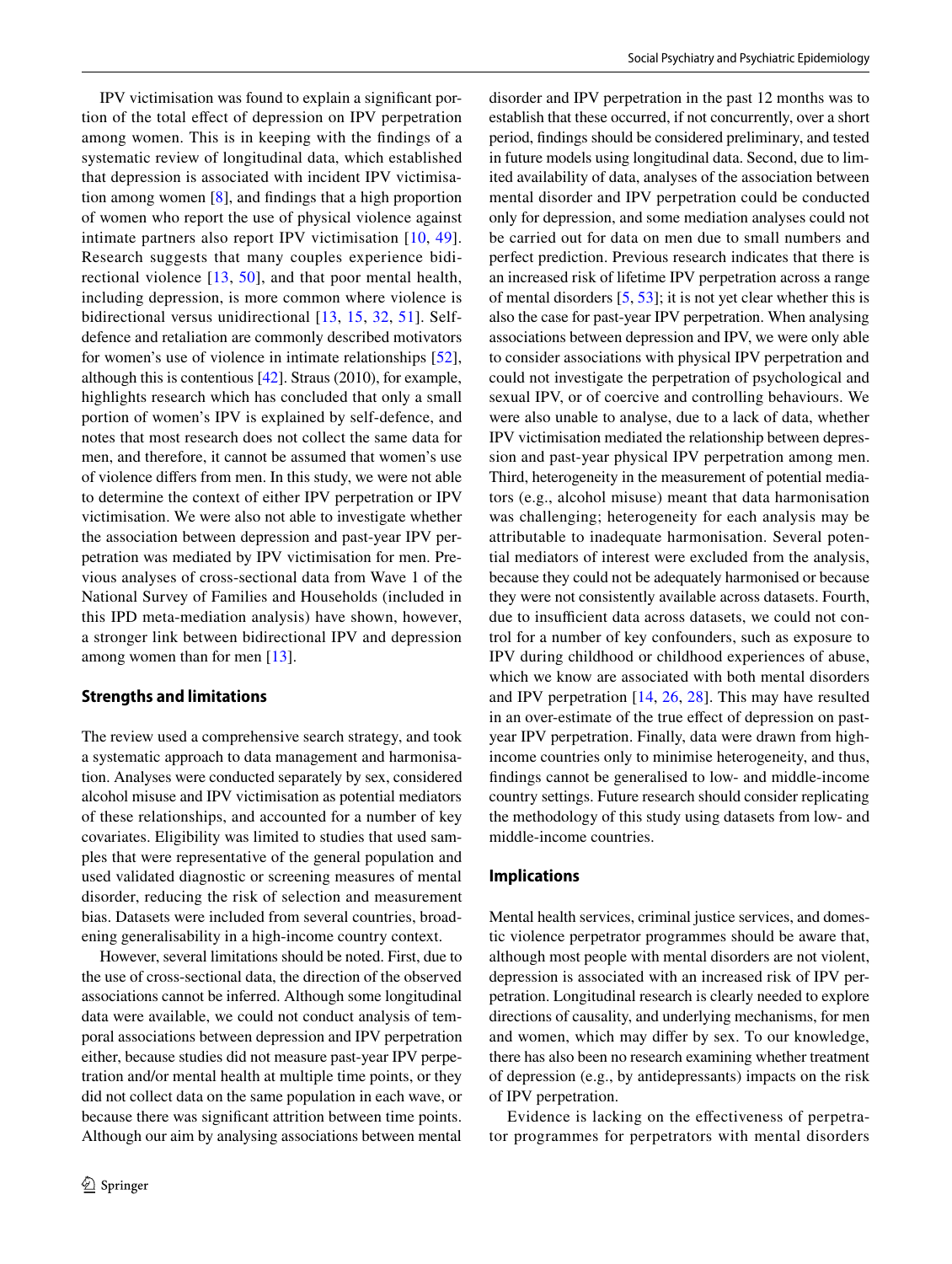[[2,](#page-11-1) [54](#page-12-28)] and future research should address this gap as a matter of priority. If efective, these programmes may not only reduce IPV perpetration, but also depression among those who perpetrate IPV and their victims. In clinical settings, professionals working with perpetrators should consider whether there are potentially modifable risk factors for IPV perpetration that could be addressed. Relevant responses may include psychological therapies for emotional regulation and/or treatment with antidepressants or mood stabilisers; the latter is known to be associated with reduced risk of violent crime [[55](#page-12-29)], but to our knowledge, this has not been investigated in relation to IPV perpetration. Although alcohol misuse was not found to mediate the relationship between depression and IPV perpetration, it is a known risk factor for IPV perpetration that should also be considered an intervention target [[56](#page-12-30)].

Mental health and other professionals working with women with mental disorders who report or are known to be perpetrators of IPV should be aware of the high prevalence of IPV victimisation among this group. Barriers to disclosure of IPV victimisation, and other forms of trauma, should be considered [\[57\]](#page-12-31) and where elicited, safety of both partners prioritised. Therefore, there may be multiple risks that need to be assessed and considered when managing care. Findings also raise the possibility that interventions aimed at reducing risk of IPV victimisation in women might be helpful in preventing IPV perpetration. Evidence suggests that advocacy (empowerment, safety information, and referrals) interventions, such as those typically provided by specialist violence against women and girls services, can help men and women in terms of both safety and recovery [\[58,](#page-12-32) [59](#page-12-33)].

Our review identifed very few studies with the data we needed to investigate associations between mental disorder and IPV perpetration. This study has also highlighted the need to strengthen collection of these data within population-based surveys, and for greater consistency of data collection across these surveys. At a minimum, the collection of data on violence should include physical, sexual, and psychological violence, and, for each type of violence, the number of repetitions in the past year, the sex of the perpetrator and of the victim, and the relationship between the perpetrator and the victim  $[60]$ . Studies should additionally collect data on a range of mental disorders, particularly anxiety disorders, personality disorders, and substance abuse disorders, which have been shown elsewhere to be associated with increased risk of IPV perpetration  $[3, 5]$  $[3, 5]$  $[3, 5]$  $[3, 5]$ , and key covariates, particularly substance misuse, childhood trauma (including physical abuse, sexual abuse, witnessing IPV, and neglect), and IPV victimisation in adulthood.

**Supplementary Information** The online version contains supplementary material available at<https://doi.org/10.1007/s00127-021-02183-w>.

**Acknowledgement** We are grateful to all the individuals who participated in the The National Longitudinal Study of Adolescent to Adult Health, the National Survey of Families and Households, the 2014 Adult Psychiatric Morbidity Survey, the Christchurch Health and Development Study, and the Environmental Risk (E-Risk) Longitudinal Twin Study. Our thanks to Professors Terrie Moffitt and Avshalom Caspi, the founders of the E-Risk study, and to the members of all of the study teams for their dedication, hard work, and insights.

**Funding** KRKS is funded by an NIHR Maudsley BRC PhD Studentship. This study represents independent research funded by the National Institute for Health Research (NIHR) Maudsley Biomedical Research Centre at South London and Maudsley NHS Foundation Trust and King's College London. LMH and SL acknowledge that this paper represents independent research part-funded by the National Institute for Health Research (NIHR) Biomedical Research Centre at South London and Maudsley NHS Foundation Trust, King's College London and the NIHR Applied Research Collaboration South London (NIHR ARC South London) at King's College Hospital NHS Foundation Trust. SO, LMH, and HLF were supported by the UKRI Violence Abuse and Mental Health Network (ES/S004424/1). HLF was supported by the Economic and Social Research Council (ESRC) Centre for Society and Mental Health at King's College London [ES/S012567/1]. LA is the Mental Health Leadership Fellow for the ESRC. The views expressed are those of the author(s) and not necessarily those of the NHS, the NIHR, the Department of Health and Social Care, the ESRC, or King's College London. GFHM was supported by Health Research Council of New Zealand Programme Grant application [Grant16/600]. The E-Risk Study is funded by the Medical Research Council (UK MRC) [G1002190] and additional support was provided by the U.S National Institute of Child Health and Human Development (NICHD) grant [HD077482]. This research uses data from Add Health, a programme project directed by Kathleen Mullan Harris and designed by J. Richard Udry, Peter S. Bearman, and Kathleen Mullan Harris at the University of North Carolina at Chapel Hill, and funded by grant P01-HD31921 from the Eunice Kennedy Shriver National Institute of Child Health and Human Development, with cooperative funding from 23 other federal agencies and foundations. Information on how to obtain the Add Health data fles is available on the Add Health website [\(https://](https://addhealth.cpc.unc.edu) [addhealth.cpc.unc.edu](https://addhealth.cpc.unc.edu)). No direct support was received from grant P01-HD31921 for this analysis.

**Availability of data and materials** The National Longitudinal Study of Adolescent to Adult Health and the National Survey of Families and Households datasets are publicly available to download. For access to the 2014 Adult Psychiatric Morbidity Survey, Christchurch Health and Development Study, and Environmental Risk (E-Risk) Longitudinal Twin Study, please contact the study principal investigator.

**Code availability** The code has been provided as supplementary information.

#### **Declarations**

**Conflict of interest** All of the authors have no potential conficts of interest to declare.

**Ethics approval** Ethical approval for the IPD meta-mediation analysis was provided by King's College London [LRS-19/20-14304].

**Open Access** This article is licensed under a Creative Commons Attribution 4.0 International License, which permits use, sharing, adaptation, distribution and reproduction in any medium or format, as long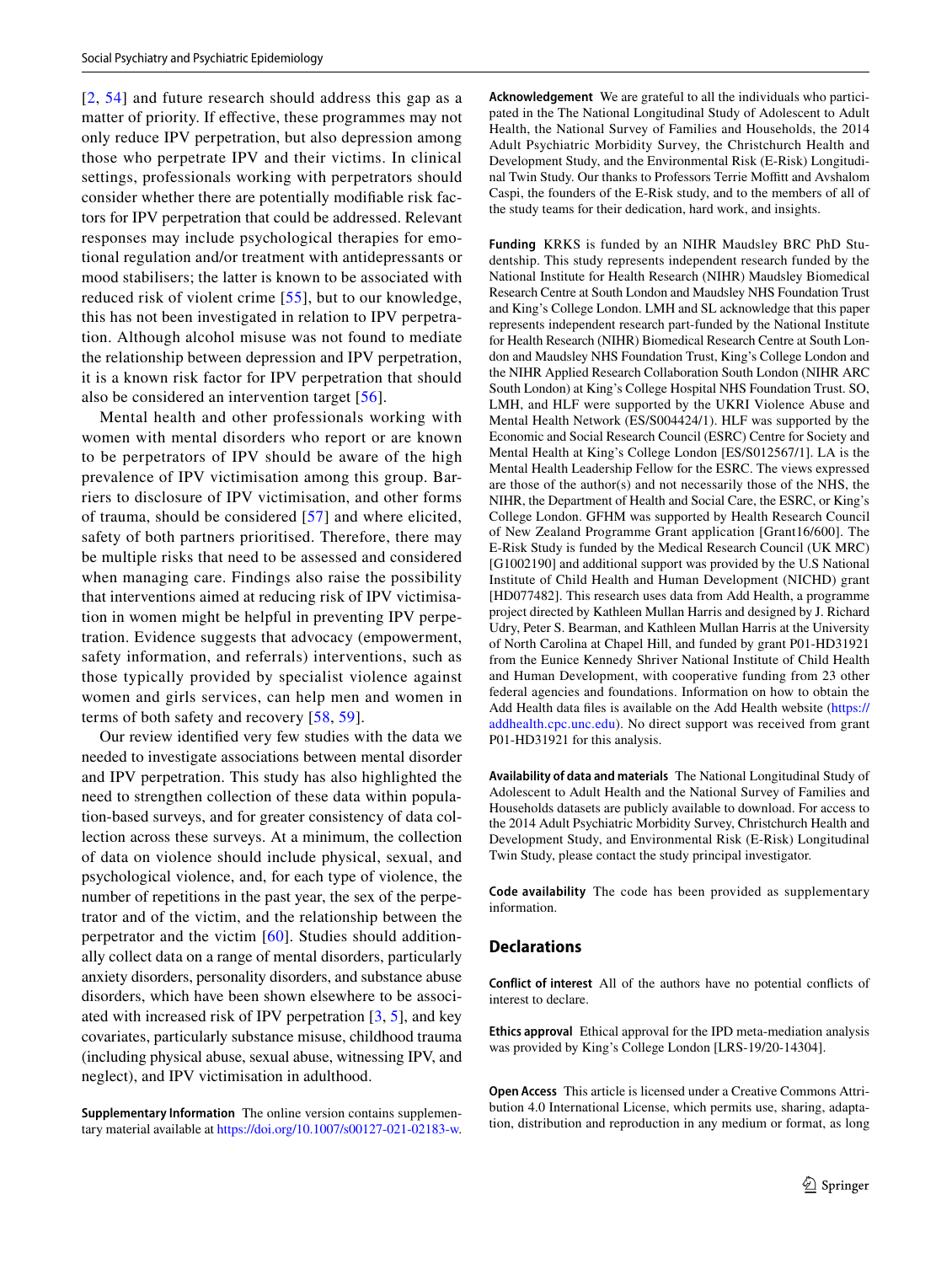as you give appropriate credit to the original author(s) and the source, provide a link to the Creative Commons licence, and indicate if changes were made. The images or other third party material in this article are included in the article's Creative Commons licence, unless indicated otherwise in a credit line to the material. If material is not included in the article's Creative Commons licence and your intended use is not permitted by statutory regulation or exceeds the permitted use, you will need to obtain permission directly from the copyright holder. To view a copy of this licence, visit <http://creativecommons.org/licenses/by/4.0/>.

# **References**

- <span id="page-11-0"></span>1. Devries KM, Mak JY, Garcia-Moreno C, Petzold M, Child JC, Falder G, Lim S, Bacchus LJ, Engell RE, Rosenfeld L (2013) The global prevalence of intimate partner violence against women. Science 340(6140):1527–1528
- <span id="page-11-1"></span>2. Oram S, Khalifeh H, Howard LM (2017) Violence against women and mental health. Lancet Psychiatry 4(2):159–170
- <span id="page-11-2"></span>3. Yu R, Nevado-Holgado AJ, Molero Y, D'Onofrio BM, Larsson H, Howard LM, Fazel S (2019) Mental disorders and intimate partner violence perpetrated by men towards women: a Swedish population-based longitudinal study. PLoS Med 16(12):e1002995
- <span id="page-11-3"></span>4. Choe JY, Teplin LA, Abram KM (2008) Perpetration of violence, violent victimization, and severe mental illness: balancing public health concerns. Psychiatr Serv 59(2):153–164
- <span id="page-11-4"></span>5. Oram S, Trevillion K, Khalifeh H, Feder G, Howard L (2014) Systematic review and meta-analysis of psychiatric disorder and the perpetration of partner violence. Epidemiol Psychiatr Sci 23(4):361–376
- <span id="page-11-5"></span>6. Buitelaar NJ, Posthumus JA, Buitelaar JK (2020) ADHD in childhood and/or adulthood as a risk factor for domestic violence or intimate partner violence: a systematic review. J Atten Disord 24(9):1203–1214
- <span id="page-11-6"></span>7. Van Dorn R, Volavka J, Johnson N (2012) Mental disorder and violence: is there a relationship beyond substance use? Soc Psychiatry Psychiatr Epidemiol 47(3):487–503
- <span id="page-11-7"></span>8. Devries KM, Mak JY, Bacchus LJ, Child JC, Falder G, Petzold M, Astbury J, Watts CH (2013) Intimate partner violence and incident depressive symptoms and suicide attempts: a systematic review of longitudinal studies. PLoS Med 10(5):e1001439
- <span id="page-11-8"></span>9. O'Leary KD, Tintle N, Bromet E (2014) Risk factors for physical violence against partners in the US. Psychol Violence 4(1):65-77
- <span id="page-11-9"></span>10. Stith SM, Smith DB, Penn CE, Ward DB, Tritt D (2004) Intimate partner physical abuse perpetration and victimization risk factors: a meta-analytic review. Aggress Violent Behav 10(1):65–98
- <span id="page-11-10"></span>11. Desmarais SL, Van Dorn RA, Johnson KL, Grimm KJ, Douglas KS, Swartz MS (2014) Community violence perpetration and victimization among adults with mental illnesses. Am J Public Health 104(12):2342–2349
- <span id="page-11-11"></span>12. Witt K, Van Dorn R, Fazel S (2013) Risk factors for violence in psychosis: systematic review and meta-regression analysis of 110 studies. PLoS ONE 8(2):e55942
- <span id="page-11-12"></span>13. Anderson KL (2002) Perpetrator or victim? Relationships between intimate partner violence and well-being. J Marriage Fam 64(4):851–863
- <span id="page-11-23"></span>14. Roberts AL, McLaughlin KA, Conron KJ, Koenen KC (2011) Adulthood stressors, history of childhood adversity, and risk of perpetration of intimate partner violence. Am J Prev Med 40(2):128–138
- <span id="page-11-13"></span>15. Ulloa EC, Hammett JF (2016) The efect of gender and perpetrator–victim role on mental health outcomes and risk behaviors

associated with intimate partner violence. J Interpers Violence 31(7):1184–1207

- <span id="page-11-14"></span>16. Riley RD, Lambert PC, Abo-Zaid G (2010) Meta-analysis of individual participant data: rationale, conduct, and reporting. BMJ 340:c221
- <span id="page-11-15"></span>17. Stewart LA, Clarke M, Rovers M, Riley RD, Simmonds M, Stewart G, Tierney JF (2015) Preferred reporting items for a systematic review and meta-analysis of individual participant data: the PRISMA-IPD statement. JAMA 313(16):1657–1665
- <span id="page-11-16"></span>18. Fulu E, Jewkes R, Roselli T, Garcia-Moreno C (2013) Prevalence of and factors associated with male perpetration of intimate partner violence: fndings from the UN Multi-country cross-sectional study on men and violence in Asia and the Pacifc. Lancet Glob Health 1(4):e187–e207
- <span id="page-11-17"></span>19. Heise LL, Kotsadam A (2015) Cross-national and multilevel correlates of partner violence: an analysis of data from populationbased surveys. Lancet Glob Health 3(6):e332–e340
- <span id="page-11-18"></span>20. Spencer CM, Mendez M, Stith SM (2019) The role of income inequality on factors associated with male physical intimate partner violence perpetration: a meta-analysis. Aggress Violent Behav 48:116–123
- <span id="page-11-19"></span>21. Matzopoulos R, Bowman B, Butchart A, Mercy JA (2008) The impact of violence on health in low- to middle-income countries. Int J Inj Contr Saf Promot 15(4):177–187. [https://doi.org/10.1080/](https://doi.org/10.1080/17457300802396487) [17457300802396487](https://doi.org/10.1080/17457300802396487)
- <span id="page-11-20"></span>22. Clark CJ, Everson-Rose SA, Suglia SF, Btoush R, Alonso A, Haj-Yahia MM (2010) Association between exposure to political violence and intimate-partner violence in the occupied Palestinian territory: a cross-sectional study. The Lancet 375(9711):310–316
- <span id="page-11-21"></span>23. World Health Organization (1992) The ICD-10 classifcation of mental and behavioural disorders: clinical descriptions and diagnostic guidelines. World Health Organization, Geneva
- <span id="page-11-22"></span>24. American Psychiatric Association (2013) Diagnostic and statistical manual of mental disorders (DSM-5®). American Psychiatric Association Publishing, Washington DC
- <span id="page-11-24"></span>25. Johnson WL, Giordano PC, Manning WD, Longmore MA (2015) The age–IPV curve: Changes in the perpetration of intimate partner violence during adolescence and young adulthood. J Youth Adolesc 44(3):708–726
- <span id="page-11-28"></span>26. Kimber M, Adham S, Gill S, McTavish J, MacMillan HL (2018) The association between child exposure to intimate partner violence (IPV) and perpetration of IPV in adulthood—a systematic review. Child Abuse Negl 76:273–286
- 27. Luecken LJ, Suarez EC, Kuhn CM, Barefoot JC, Blumenthal JA, Siegler IC, Williams RB (1997) Stress in employed women: impact of marital status and children at home on neurohormone output and home strain. Psychosom Med 59(4):352–359
- <span id="page-11-29"></span>28. Millett LS, Kohl PL, Jonson-Reid M, Drake B, Petra M (2013) Child maltreatment victimization and subsequent perpetration of young adult intimate partner violence: an exploration of mediating factors. Child Maltreat 18(2):71–84
- 29. Ross CE, Mirowsky J (2006) Sex diferences in the efect of education on depression: resource multiplication or resource substitution? Soc Sci Med 63(5):1400–1413
- <span id="page-11-25"></span>30. Sutton D, Dawson M (2018) Diferentiating characteristics of intimate partner violence: do relationship status, state, and duration matter? J Interpers Violence 36(9-10):NP5167-NP5191
- <span id="page-11-26"></span>31. Walby S, Towers J (2018) Untangling the concept of coercive control: Theorizing domestic violent crime. Criminol Crim Just 18(1):7–28
- <span id="page-11-27"></span>32. Graham K, Bernards S, Flynn A, Tremblay PF, Wells S (2012) Does the relationship between depression and intimate partner aggression vary by gender, victim–perpetrator role, and aggression severity? Violence Vict 27(5):730–743